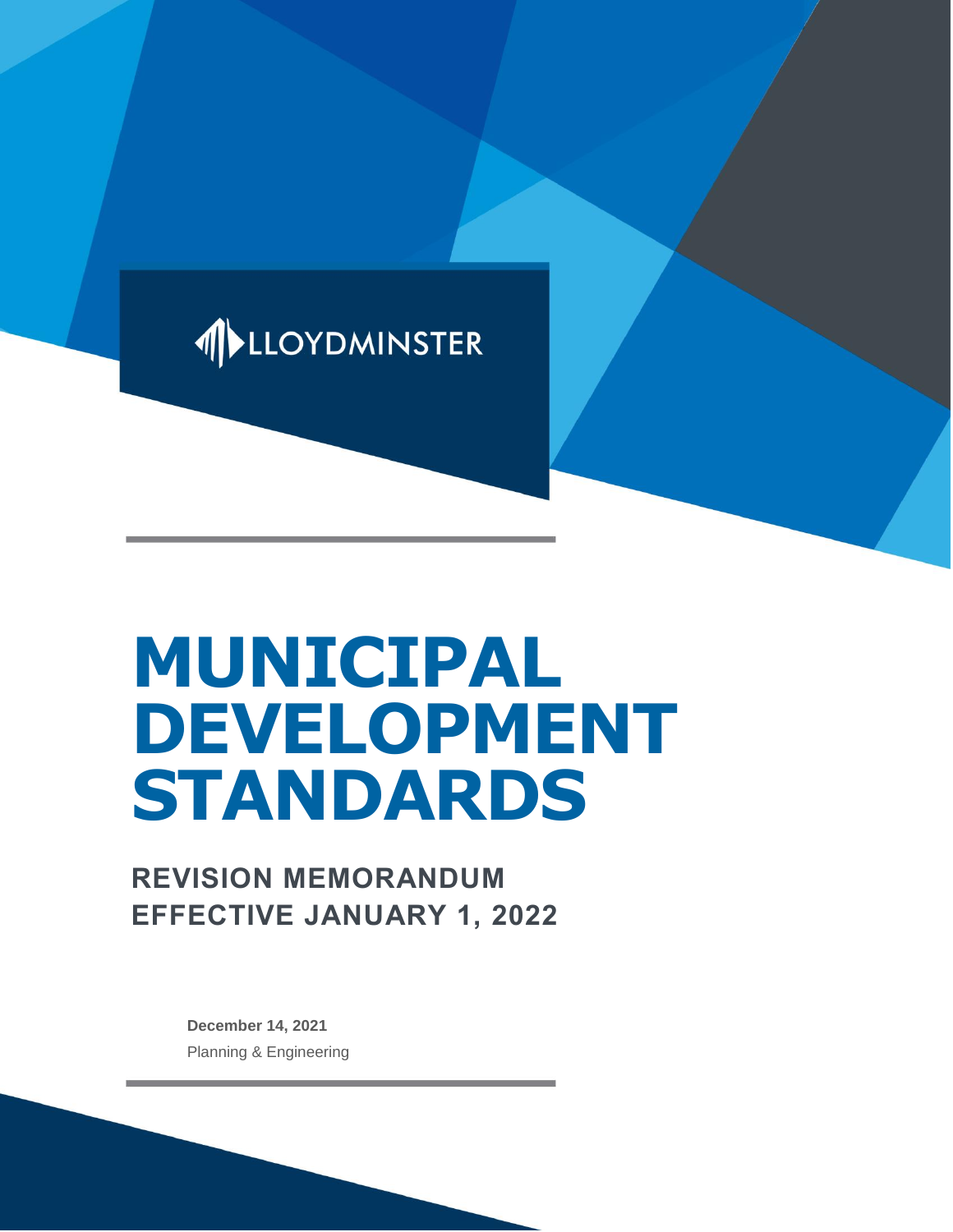

# **TABLE OF CONTENTS**

| <b>SECTION</b> |                                                                        | <b>PAGE</b> |
|----------------|------------------------------------------------------------------------|-------------|
|                |                                                                        |             |
| 1.1            |                                                                        |             |
| 1.2            |                                                                        |             |
| 1.2.1          | Section 1.4 Definitions                                                | $1 - 2$     |
| 1.2.2          | Section 2.5 Inspections for Construction Completion & Final Acceptance | $1 - 2$     |
| 1.2.3          | Section 2.5.1 Underground Construction                                 | $1 - 2$     |
| 1.2.4          | Section 2.6.3 Landscape Construction                                   | $1 - 4$     |
| 1.2.5          | Section 2.6.4 As-built Bill of Materials                               | $1 - 4$     |
| 1.2.6          | Section 2.6.7 As-built Survey                                          | $1 - 5$     |
| 1.2.7          | Appendix 2A.4 As-Built Worksheet                                       | $1 - 5$     |
| 1.2.8          | Add Appendix 2A.5 Inspection Request Form                              | $1 - 5$     |
| 1.2.9          | Appendix 6A.1.7 Service Connections                                    | $1 - 5$     |
| 1.2.10         | Add Appendix 6A.1.10 Mains in Casings                                  | $1-6$       |
| 1.2.11         | Section 7.2.1 Location of Utilities                                    | $1 - 6$     |
| 1.2.12         | Section 7.2.2 Separation from Other Utilities                          | $1 - 7$     |
| 1.2.13         | Section 7.2.5 Design Drawings                                          | $1 - 7$     |
| 1.2.14         | Section 9.4 Roll Testing/Proof Rolling                                 | $1 - 8$     |
| 1.2.15         | Section 9.8 Verification of Gutter Flow                                | $1 - 8$     |
| 1.2.16         | Section 11, Foreword                                                   | $1 - 8$     |
| 1.2.17         | Add Section 11.5.4 Major Developments                                  | $1 - 8$     |
| 1.2.18         | Section 11.7.1 Grading and Drainage Plans                              | $1 - 9$     |
| 1.2.19         | Section 11.7.1.1 Lot Grading Design                                    | $1 - 9$     |
| 1.2.20         | Add Section 11.7.1.4.3 Major Development Considerations                | $1 - 10$    |
| 1.2.21         | Section 11.7.3 Site Servicing Plans                                    | $1 - 10$    |
| 1.2.22         | Section 11.7.3.2 Sanitary Sewer Services                               | $1 - 11$    |
| 1.2.23         | Section 11.7.3.3 Stormwater Sewer Services                             | $1 - 12$    |
| 1.2.24         | Section 11.7.3.4 Water Services                                        | $1 - 13$    |
| 1.2.25         | Section 11.7.4 Detail Drawings                                         | $1 - 14$    |
| 1.2.26         | Add Section 11.7.4 Erosion and Sedimentation Control Plan              | $1 - 14$    |
| 1.2.27         | Section 11.11.6 Utility Connections                                    | $1 - 14$    |
| 1.2.28         | <b>Standard Drawings</b>                                               | $1 - 14$    |

 $\mathbf{r}$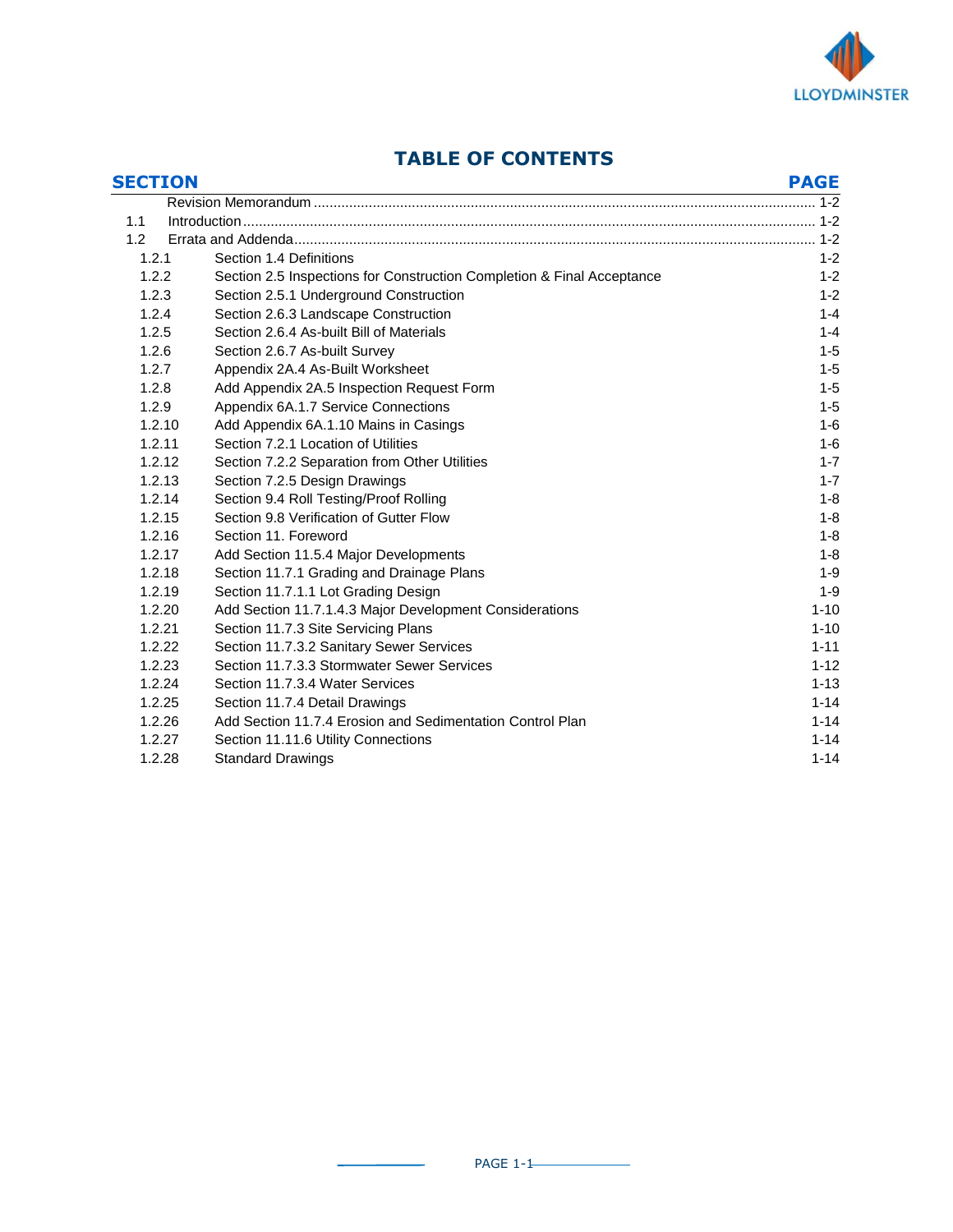

#### **1 REVISION MEMORANDUM**

#### **1.1 Introduction**

The City of Lloydminster's (City) Municipal Development Standards (MDS) are a set of key documents that guide all development within the City, both subdivisions and single lots, as well as rehabilitation works in terms of design requirements and construction deliverables. As such, these documents are regularly reviewed and updated by City administration, to ensure alignment with current regulatory requirements, industry practices, and the City's current Master Plans and administrative processes. This Revision Memorandum details changes, clarifications, and adjustments to the MDS, and will be effective as of **January 1, 2022**. Stakeholders and users of the MDS may submit proposed changes to the documents and/or Standard Drawings using the Request for Changes to Publications Form on the City's website: [https://forms.lloydminster.ca/Planning-](https://forms.lloydminster.ca/Planning-Applications/Request-for-Changes-to-Publications)[Applications/Request-for-Changes-to-Publications.](https://forms.lloydminster.ca/Planning-Applications/Request-for-Changes-to-Publications)

Content that is considered to have been removed from the existing documents are indicated by strikethrough text, and items that are added are indicated by **bold text**.

#### **1.2 Errata and Addenda**

#### **1.2.1 Section 1.4 Definitions**

The definition for Municipal Improvements is amended to read: "Municipal Improvements" means items of municipal infrastructure which are constructed by the Developer to service the development, and then become the property of the City following the conclusion of the warranty period. They include, but are not limited to, items such as: deep utilities, shallow utilities, franchise utilities, roadways, lanes, street lighting, and landscaping.

# **1.2.2 Section 2.5 Inspections for Construction Completion & Final Acceptance**

#### The section is amended to read:

Prior to the application for any Construction Completion inspection or Final Acceptance inspection, the Engineering Consultant must complete a Pre-Inspection of the work to confirm readiness for inspection. All requests for inspections must be made in writing**, utilizing the City's Inspection Request Form**. Requests for Final Acceptance inspections must be made a minimum of one (1) week in advance, to allow for the scheduling of the appropriate City staff, and no more than thirty (30) days prior to the expiry of the warranty period. It will be the responsibility of the Developer to ensure that any surfaces or appurtenances to be inspected have been cleaned prior to inspection.

The Engineering Consultant must take the lead role in the inspections. **Where the Engineering Consultant will not be present, their representative must be designated in writing as the Engineering Consultant's representative for these inspections.** The Engineering Consultant is responsible to certify that the project has been constructed in general conformance to the approved drawings and the Municipal Development Standards. The City will observe the inspection and provide comments whenever necessary. The Contractor should be present for the inspection, to answer any questions about the work, and explain **propose** how any deficiencies will **would** be remedied. **It is the Engineering Consultant's responsibility to determine the most appropriate means of remediating deficiencies to propose to the City for consideration. Upon completion of the inspection, the Engineering Consultant will review the noted deficiencies with all participants, who will then sign the inspection notes. This will then form the official record of deficiencies for the inspection.**

## **1.2.3 Section 2.5.1 Underground Construction**

#### The section is amended to read:

During Construction Completion inspections, Contractor **City** staff will turn all mainline valves (apart from boundary valves) and service valves to verify their operation, as well as operate all the hydrants and blow-off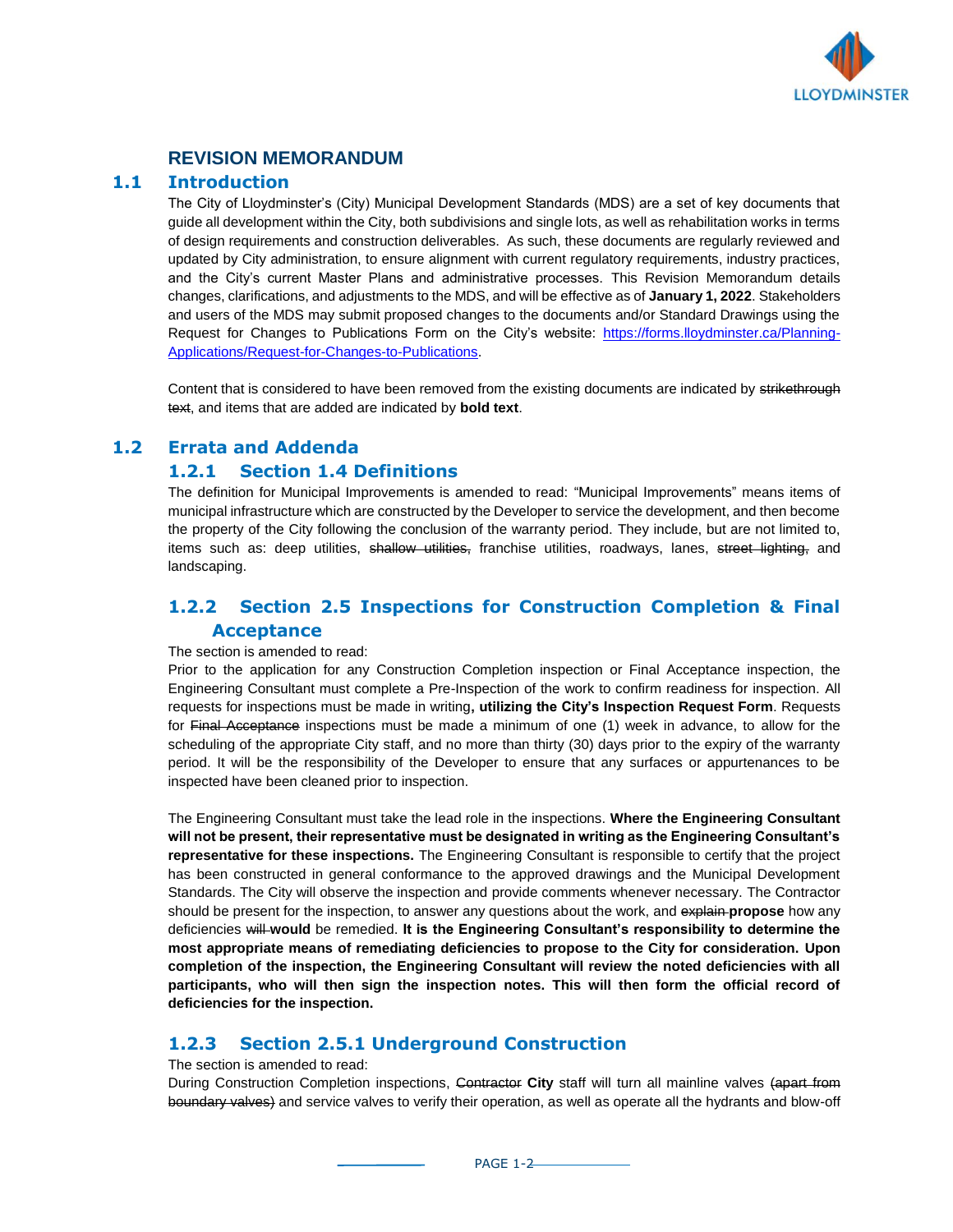

valves, if any. During Final Acceptance inspections, City staff must and verify these appurtenances are operational to their satisfaction. Safety platforms in manholes must be opened immediately prior to the start of the inspection and closed immediately after the inspection is complete. In general, items visually inspected include, but are not limited to:

- General:
	- o Grates installed on exposed inlets and outfalls;
	- o Riprap installed where required;
	- o Erosion and Sedimentation Controls in place;
	- o Culverts free of damage;
	- o 2 inch quick connect coupler installed on permanent blow-offs;
	- o Sanitary inspection chambers and manholes appropriately located;
- Manholes:
	- o Cover and frame free from damage and flaws;
	- o Grade rings intact;
	- o No infiltration;
	- o Pipe mortar intact;
	- o Channel benching smooth, with no standing water;
	- o Cul-de-sac service benching completed as per Standard Drawing 7-106;
	- o Base clean of debris; and
	- o Steps aligned vertically, and no more than 400mm between steps;
- Catch basins:
	- o Cover and frame free from damage and flaws, aligned with the opening in the slab top;
	- o Grade rings intact;
	- o Filter fabric installed; and
	- o Sump free of debris;
- Valves:
	- o Cover and frame free from damage and flaws;
	- o Rock guard present;
	- o Casing plumb;
	- o Stem straight; and
	- o Base clean of debris;
- Curb Cocks/Service Valves:
	- o Placed at final grade elevation;
	- o Casing plumb;
	- o **Extension and cap tightened;**
	- o Cap/frame/cover free from damage and flaws; and
	- o Marker stake in place;
- Hydrants:
	- o Painted yellow;
	- o Breakaway flange located below the hydrant flange;
	- o Pumper nozzle perpendicular to the roadway;
	- o Drains after operation; and
	- o Hydrant valve:
		- Minimum of 0.75 m from hydrant, centre to centre;
		- Cover and frame free from damage and flaws;
		- Rock guard present;
		- Casing plumb;
		- Stem straight; and
		- Base clean of debris.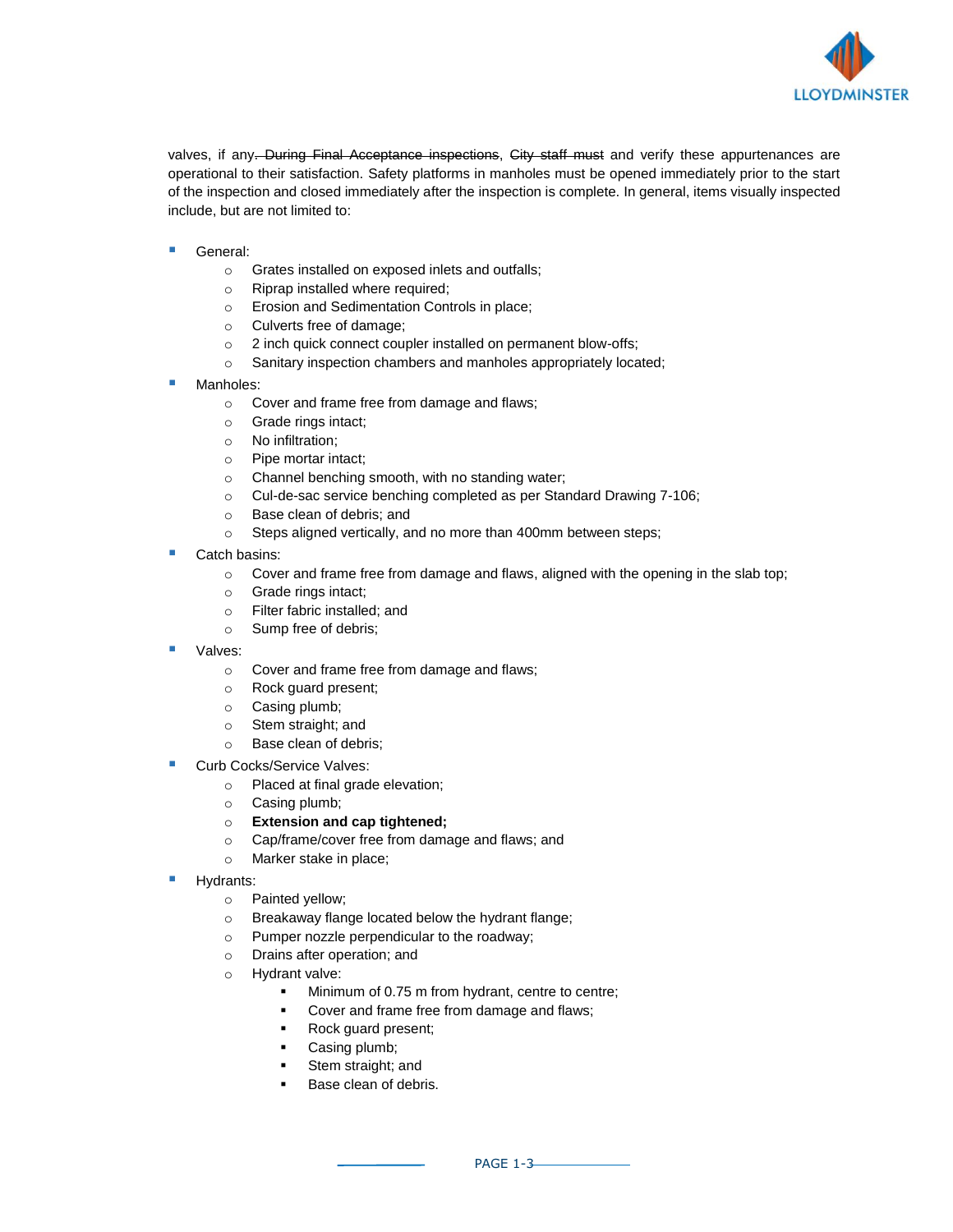

# **1.2.4 Section 2.6.3 Landscape Construction**

The section is amended to read:

Development of landscaped areas in a neighbourhood should be staged, such that park spaces aren't broken up, and instead are developed in contiguous areas. Where this is unavoidable, the site grading must be completed, and grass established to prevent erosion. Maintenance of these incomplete grassed areas will be the responsibility of the Developer until the landscaping improvements can be completed.

After satisfactory completion of landscaping improvements and as a condition of the execution of the Construction Completion Certificate for landscaping, the Developer must submit to the City the following information:

- **A Construction Completion Certificate (CCC) stamped by a Landscape Architect, confirming the** improvements have been constructed in accordance with the plans and specifications, the Municipal Development Standards and that all work and deficiencies have been completed;
- One (1) digital set of redline drawings in PDF format as well as a copy of the construction issue drawings in the City's current version of AutoCAD (or Civil3D, if available)**. This drawing will include as-constructed topography, including drainage patterns**;
- Reports summarizing materials testing results in PDF format;
- **An as-built survey file as specified in Section 2.6.7; and**
- An accurately completed As-Built Worksheet detailing the as-constructed bill of materials for the City's inventory database in Excel format.

Following the execution of the CCC, the two-year warranty period commences on the date of the final inspection. The City accepts responsibility for general maintenance (e.g. snow clearing, sweeping) of the trails. The Developer remains responsible for maintenance and deficiencies (e.g. maintenance of grassed areas, watering of trees/plantings, deterioration of the trails, etc.).

# **1.2.5 Section 2.6.4 As-built Bill of Materials**

#### The section is amended to read:

The as-built bill of materials must detail all improvements, facilities and landscaping installed for the work, including but not limited to:

- Roadway length summary;
- Walkway length summary;
- Curb and gutter length summary;
- Lot service length summary by diameter and material;
- Water main length summary by diameter and material;
- Hydrant summary, total public and private;
- Water main fitting totals by type;
- Water main valve total by type;
- Water service curb stop total;
- Sanitary sewer main length summary by diameter and material;
- Sanitary sewer manholes total number and vertical length;
- Storm sewer main length summary by diameter and material;
- Storm sewer manholes total number and vertical length;
- Catch basin manholes total number and vertical length;
- Catch basins total number by type;
- Swale length summary;
- Culvert length summary by diameter: and
- Trees and shrubs by species.<sup>;</sup>
- **Fencing length summary by type;**
- **Bollards and gates by type and number; and**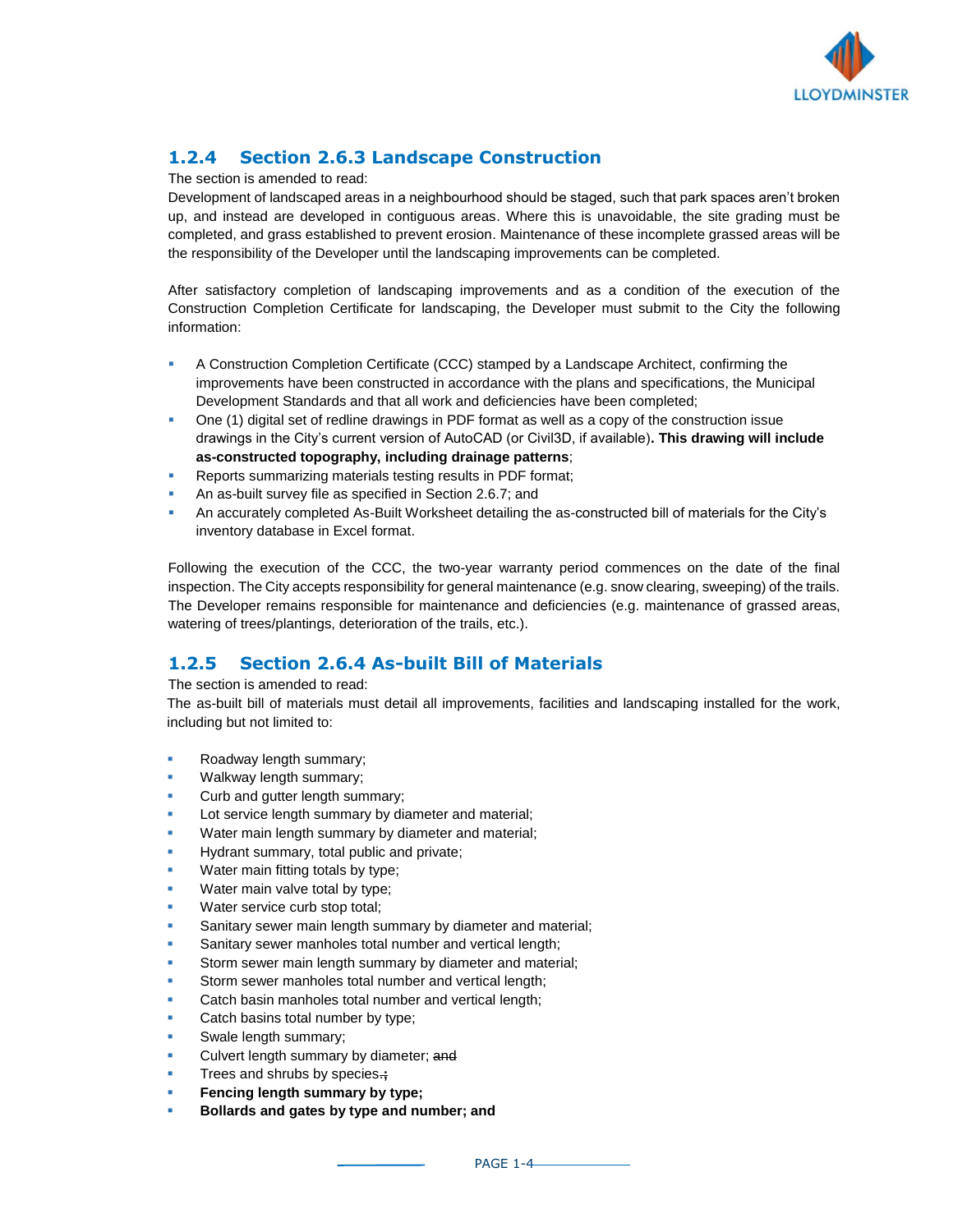

#### ▪ **Park furniture (benches, garbage receptacles, picnic tables, etc.) by type and number.**

An as-built worksheet template can be found in Appendix 2A, also a spreadsheet can be found in the Standard Files detailed in Section 2.3.2.2. This worksheet must be completed and submitted as a digital spreadsheet file in Excel format with the other required record file(s) for the Construction Completion Certificate. All the quantities pertaining to the project are to be recorded in this worksheet (length of pipe, number of valves, etc.).

# **1.2.6 Section 2.6.7 As-built Survey**

#### The section is amended to read:

A coordinate file (PNEZD-comma delimited) containing as-built (as-constructed) locations and elevations of all surface structures must be included with the project redline (and record, if elevations have changed) drawings.

This coordinate file must be referenced to the coordinate system identified in Section 2.3.2.1 and include ties to at least two (2) survey control monuments or an alternate approved by the City. The horizontal accuracy for this survey must be less than or equal to 0.050 m and vertically less than or equal to 0.025 m. The City's survey point codes must be used in the submitted file. A list of these codes is available upon request.

The following must be included in the survey **data**:

- Manholes:
- Valves;
- Pipe Fittings (Elbow, Cross, Tee, Plug, etc.), at a minimum all plugs must be captured;
- Clean outs:
- Catch basins:
- Inlet / Outlet Structures;
- Service shut-off valves (CCs);
- Hydrants;
- **Hydrant Valves:**
- Face of Curb, Edge of Pavement, Front and/or Back of walk, Centerline. These must be surveyed at grade change points and at least every 20 m along the feature; and
- **EXECUTE:** Lot corners and design side lot grade breaks.
- Surface topography of landscaped areas;
- Edge of trails at a minimum of 20 m intervals along the trail;
- **Trees, shrubs, and perimeter of planting beds;**
- Park furniture (benches, garbage receptacles, picnic tables, etc.); and
- **Fences, bollards, and gates.**

## **1.2.7 Appendix 2A.4 As-Built Worksheet**

Worksheet amended to reflect changes to Section 2.6.4, as attached.

## **1.2.8 Add Appendix 2A.5 Inspection Request Form**

Inspection Request Form added as attached.

## **1.2.9 Appendix 6A.1.7 Service Connections**

The section is amended to read:

See Section 7 (Service Connections) of the Standard Drawings for service connection installation details. Water service installations must conform to the following:

■ Water and sanitary services in a common service trench must have the following minimum horizontal separation, based on the water service diameter: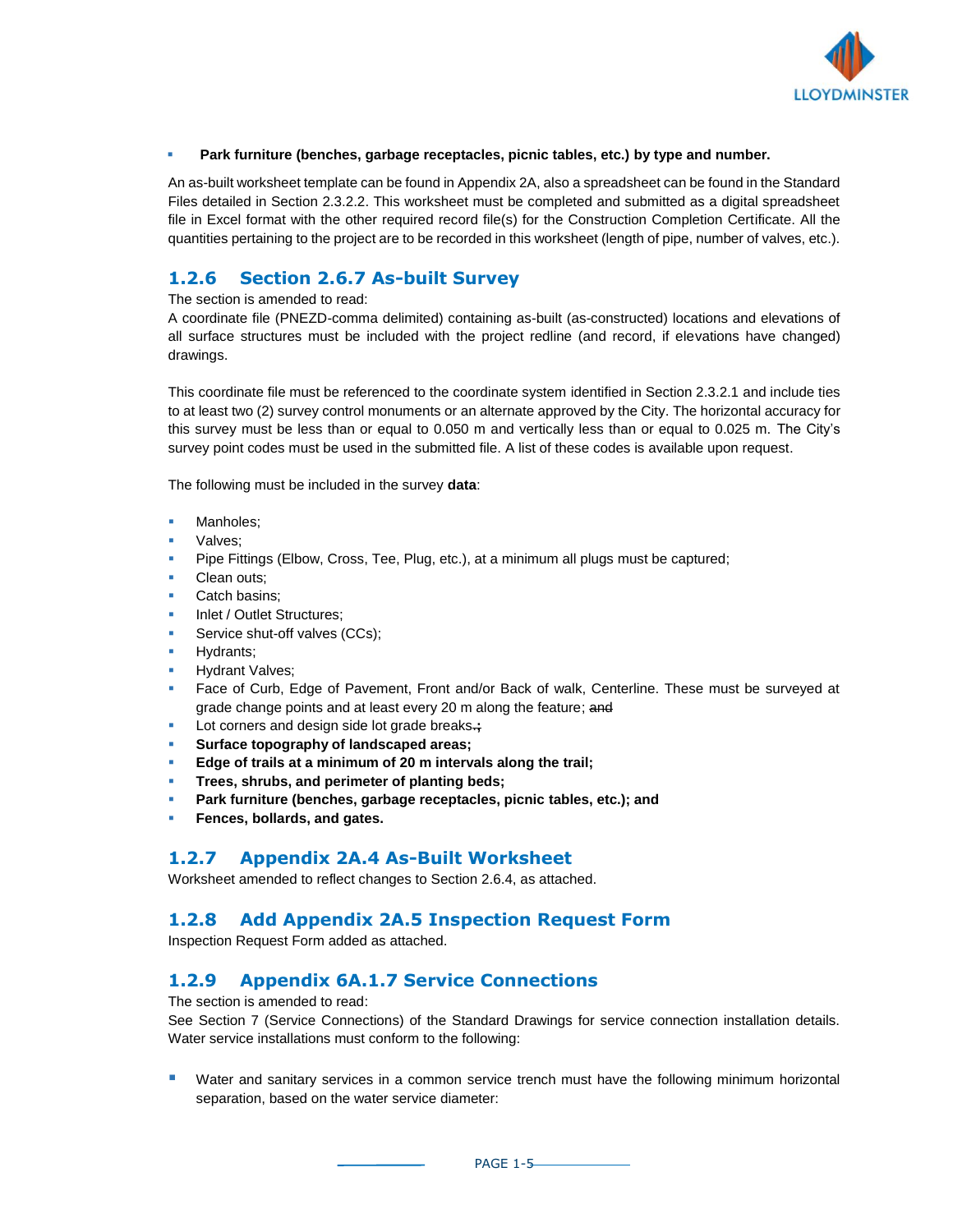

- o 0.3 m for 50 mm diameter or less;
- o 2.0m for greater than 50 mm to less than 100 mm diameter; and
- o Separate trenches required for services 100 mm diameter or larger.
- Locate water service curb stops as per Standard Drawings 7-101, 7-102 and 7-103.
- **Tighten set screws on curb cock extensions, and the curb cock cap.**

#### **1.2.10 Add Appendix 6A.1.10 Mains in Casings**

#### Added section reads:

**Drilling and mud pressure in the borehole should not exceed that which can be supported by the overburden to prevent heaving or hydraulic fracturing of the soil ("Frac-out"). A sufficient number of pre-reams shall be utilized as to avoid heaving while enlarging the hole to the desired diameter. If a drilled hole beneath an artificial surface must be abandoned, the hole shall be filled with grout or bentonite to prevent future subsidence. Pipe installation should be performed in a manner that minimizes over-stressing and straining of the pipe.**

**During back-reaming, the conduit must be sealed at either end with a cap or lug to prevent water, drilling fluids and other foreign materials from entering the pipe. Pipe rollers, skates or other protective devices should be used in the installation of products 150mm outside diameter or larger. Where possible, and unless otherwise approved by the City, the product pipeline will be fused, welded or connected into one string prior to commencement of the pull-back operation.**

**Excess drilling mud slurry shall be contained in a lined pit or containment pond at the exit and entry points until recycled or removed from the Site. Entrance and exit pits shall be of sufficient size to contain the expected return of drilling mud and spoils. When working in an area of contaminated ground, the slurry shall be tested for contamination and disposed of in a manner that meets all regulatory requirements, or as directed by the City. Precautions shall be taken to keep drilling fluids out of the streets, manholes, sanitary and storm sewers, and other drainage systems including streams and rivers. Recycling drilling fluids is an acceptable alternative to disposal, provided the material is not contaminated.**

**In addition to as-constructed drawings, the Developer shall provide a directional drilling log identifying the station of the reading as well as the depth from the original ground surface to the pipe to be installed. The frequency of the readings shall be at a minimum of every 15 metres, unless otherwise directed by the City. Under no circumstance does the City take responsibility for costs associated with the removal and re-drilling of the pipe if the requirements of the applicable technical specifications with respect to depth and grade are not adhered to if identified through the review of the directional drilling log.**

#### **1.2.11 Section 7.2.1 Location of Utilities**

#### The section is amended to read:

Unless otherwise approved by the City, all gas, power, telephone and cable television distribution lines and service connections must be installed in preferred locations as per the standard cross section details. Proposed alignments are not to be under the road surface, except for crossings. Crossings will be perpendicular to the road centreline, or as close to perpendicular as possible**, and not located within the curb radius of intersections or under curb ramps**. Proposed alignments should not be under sidewalks, unless no other location within the boulevard is feasible. In the event an alignment must be under, or cross, a sidewalk, it must be placed at a depth of 1.5-1.8 m **perpendicular to the centerline of the walkway**, in order to avoid conflicts with services and future replacement of the sidewalk. **A minimum of 0.3 m separation the edge of any municipal concrete structure must be maintained.**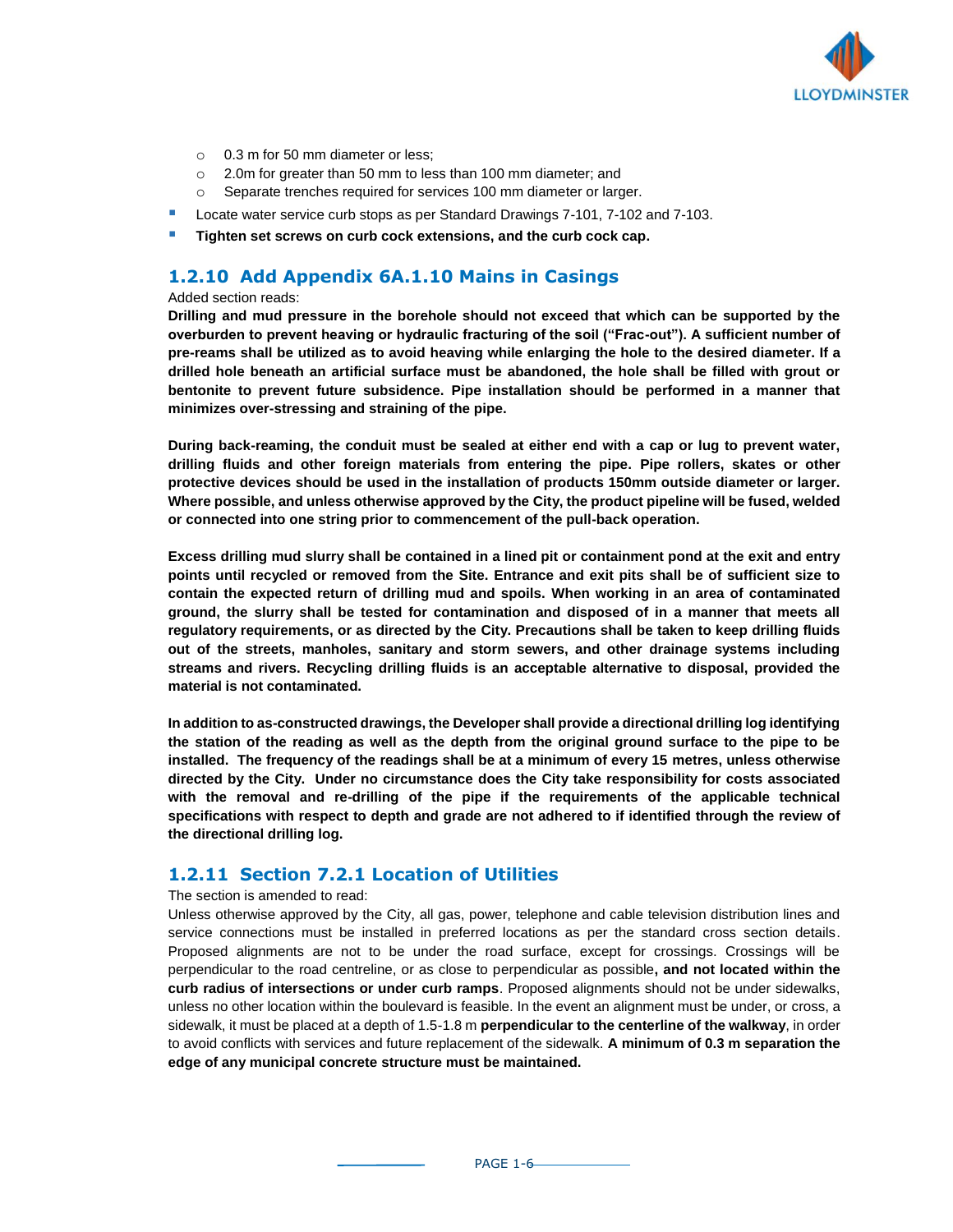

For all urban applications, power must be underground. For isolated rural applications where the installation of buried power may not be practical, above ground power may be acceptable to the City.

All distribution cables for primary and secondary power, telephone, cable television and street light feeders, may be installed in one common 300 mm wide trench at the required alignment.

Street lights must be placed at locations not interfering with proposed driveways and services and be located in line with the extensions of common property lines between two lots.

The face of any structure (e.g. posts, poles, pedestals, vaults, and transformers) must be at least 1.0 m clear of the face of the curb, **0.5 m clear from the edge of walkways (with a preferred separation of 0.75 m),**  and 1.5m clear of any driveway, approach or apron.

## **1.2.12 Section 7.2.2 Separation from Other Utilities**

The section is amended to read:

The franchised utilities must be separated from the deeper municipal utilities (i.e. water and sewer) by not less than 3.0 m laterally**, including lateral service connections**. A minimum separation of 2.0 m laterally from any surface structure (manholes, catch basins, valves, etc.) must be maintained, with a separation of 3.0 m preferred.

A separation of 1.2 m from other franchised utilities is also required, with the exception of common (threeparty) trench installations.

A separation of 1.2 m from any City of Lloydminster owned fibre optic line is required. All crossings must be exposed by hydro-vac to verify depth prior to work commencing.

## **1.2.13 Section 7.2.5 Design Drawings**

The section is amended to read:

Design drawings for franchised utility installations must **be submitted in PDF format (preferably plotted using a "DWG to PDF" option),** and conform to the following criteria:

- Scaled and dimensioned in a standard metric scale;
- All text of a size and shade as to be clearly legible;
- **E** All existing and proposed linework, line types, blocks and hatching clearly identified in a legend;
- North arrow;
- Utility company name, design company name (if different), and project number(s) provided in a title block;
- **E** Show all municipal infrastructure (utility mains, manholes, hydrants, valves, etc.);
- Show all existing and proposed franchised utility alignments and infrastructure, including method of installation (e.g. boring, trenching, etc.);
- **E** Show dimensions between proposed alignments/structures and municipal infrastructure;
- **■** Indicate total length of proposed installation in lineal metres;
- Show property lines, easements, rights of way and setbacks;
- Show street name(s), lot and block number, and civic address of properties; and
- Show curb lines, sidewalks, and trails.

The location and alignment of municipal infrastructure can be found on the City's interactive GIS map, [www.lloydminster.ca/citymap.](http://www.lloydminster.ca/citymap) **CAD exports of the City's GIS data for infrastructure may be requested from the City conditional upon the requesting party entering into a Data Sharing and Usage Agreement. Submissions that do not meet the City's submission requirements may be rejected.**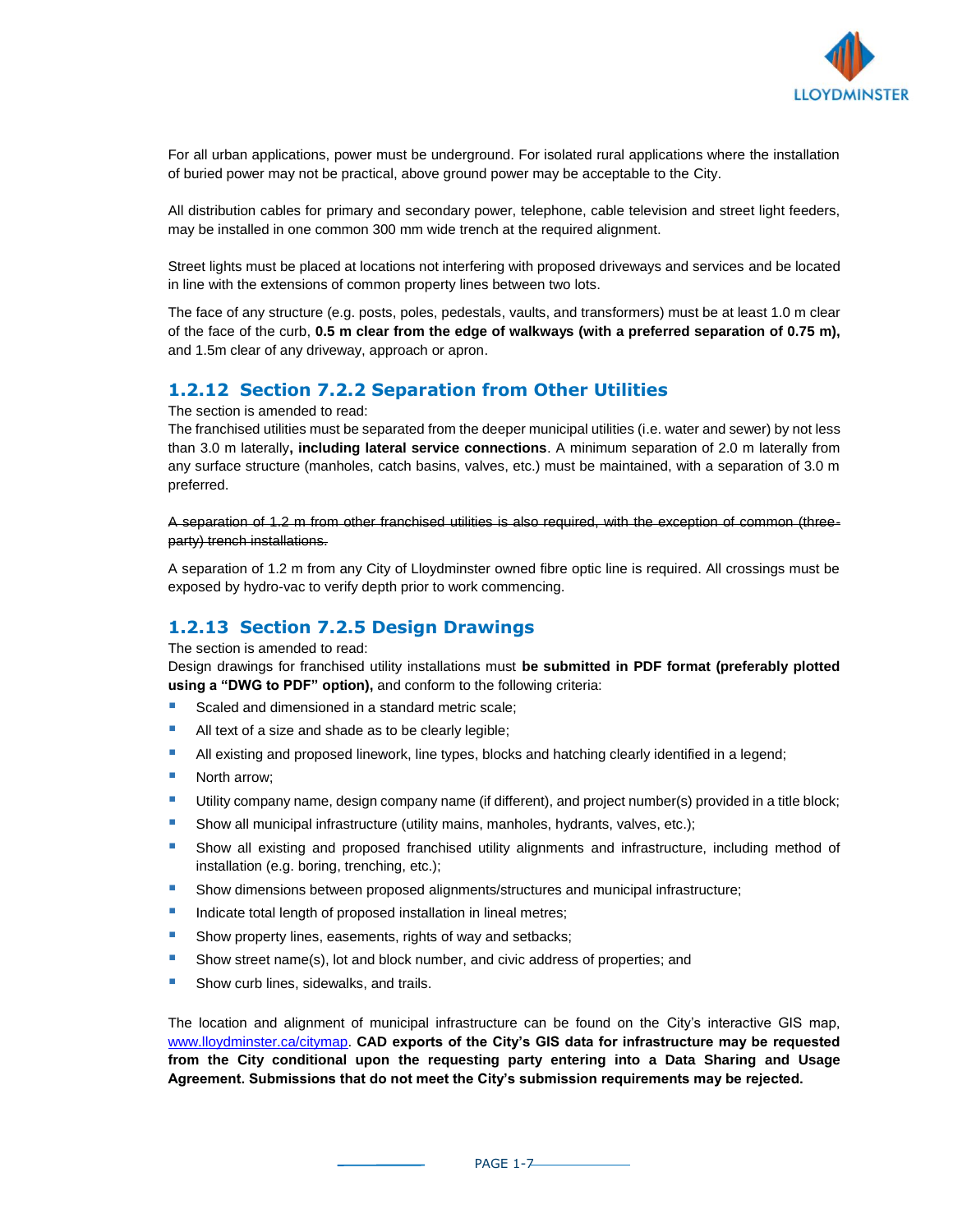

# **1.2.14 Section 9.4 Roll Testing/Proof Rolling**

The section is amended to read:

A roll test must be performed on all roadways after the desired compaction has been achieved, for both the clay subgrade and the granular base. All roll tests must be witnessed by representatives of the City and the Consulting Engineer. **The Consulting Engineer's representative must be a Professional Engineer, or designated in writing as the Consulting Engineer's representative for tests of this nature.** Roll tests must utilize a single axle dual wheeled truck with a load of 9100 kg on the rear axle, with tires inflated to a minimum of 275 kPa (40psi); any other equipment used must be approved in advance by the City. The vehicle will be driven slowly along the road surface, with those monitoring the test watching for any deflection in the road surface, for sufficient passes to cover the entire surface. Deflections are only permitted on the clay subgrade at the discretion of the City representative; no deflections are permitted on the granular base. Any areas with unacceptable deflection will be removed and re-compacted and another roll test will be conducted. **The Consulting Engineer may propose alternative solutions for consideration by the City representative(s).** This process will be repeated until such time as the surface shows no deflections beyond allowable.

The clay subgrade must be approved before the granular base can be installed and the base must be approved before asphalt pavement can be installed. If there is significant rainfall between when the base is approved and the installation of asphalt, the base may need to be tested again before the installation of asphalt, at the discretion of the City.

## **1.2.15 Section 9.8 Verification of Gutter Flow**

The section is amended to read:

During the Final Acceptance inspection**s** for surface works, **both Construction Completion and Final Acceptance,** the gutters must be tested to verify their function. The Developer will machine-clean the roads, and where necessary manually clean the gutters prior to inspection so that they are free of debris or any material that may impede flow. Utilizing a water truck, water is directed onto the gutter ahead of the inspectors. Any areas of ponding **in excess of 10 mm** may indicate an issue with gutter grade. The Developer must arrange for any such areas to be checked for proper grade and replace deficient segments as necessary.

#### **1.2.16 Section 11. Foreword**

The section in amended to read:

Engineering review by the City of design drawings for Development Permits is required for all lots apart from new (greenfield) single family residential lots. The City's review and approval constitutes only an indication of acceptance by the City that the plans are compliant with the requirements of the City's Municipal Development Standards (MDS). The ultimate responsibility for the design of the plans, their implementation, and their effectiveness rests solely on the Applicant. Additionally, the Applicant must be able to demonstrate that the City's infrastructure (transportation, water, sanitary sewer, and stormwater management networks) has the capacity to accommodate the new development. In any case, all construction activities must be compliant with the requirements of the MDS and Standard Drawings. **Where there is a discrepancy between this Section and the requirements of any other applicable section of the MDS, the most recent or most stringent requirement will prevail.**

The City's Land Use Bylaw puts forward a list of permitted and discretionary uses for each land use district, in addition to defining numerous design parameters. Any development carried out on a single lot must also be compliant with the Land Use Bylaw.

## **1.2.17 Add Section 11.5.4 Major Developments**

#### Added section reads:

**Any development classified as a Major Development may, at the discretion of the City, be subject to enhanced requirements. These requirements typically include the provision of as-constructed**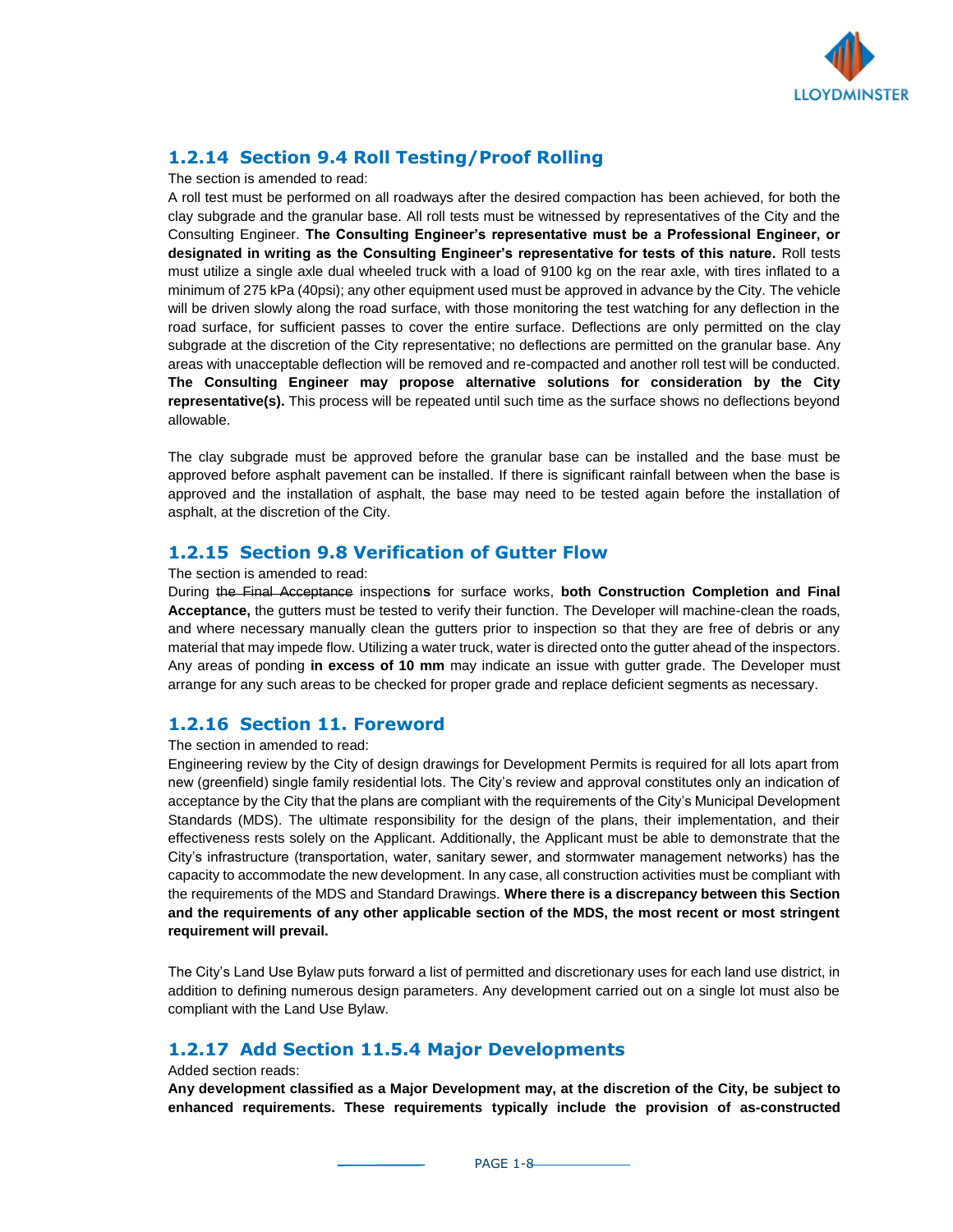

**drawings of the site servicing and lot grading, and any supplementary design reports, testing, or other submissions as identified by the City as necessary to adequately evaluate the design of the development. These enhanced requirements will be communicated following the pre-development meeting described in Section 11.3 and/or following review of the design submissions.**

# **1.2.18 Section 11.7.1 Grading and Drainage Plans**

#### This section is amended to read:

These drawings must include, at a minimum, the following existing and proposed information:

- Curb lines, sidewalks, trails;
- Location of existing approaches or driveways of adjacent properties, including those on the opposite side of the roadway;
- Limits of construction:
- Limits and material of all surfaces:
- Existing lot elevations as measured by a topographic survey. This information will be presented in a **separate drawing from the grading design**;
- Location of the site benchmark, if used;
- Design lot elevations, including lot corner elevations and building corner elevations;
- Finished floor elevations of all buildings;
- Slope arrows indicating the direction and slope of surface drainage. The slope of these arrows must be supported by design elevations at both ends;
- Swales, if used, will include both the channel slope and the side slopes to the channel, and bottom width;
- Centreline slope of all approaches, including residential driveways;
- Curbs, if used, will include both face of curb elevation and height of curb;
- Depth and extents of any ponding occurring during a 1:100 year or surcharge event (e.g. service pipe to the main has become blocked);
- Major overland flow path during a 1:100 year or surcharge event, from each trapped low spill point to the exit point from the property. It is preferred this exit point be located at an approach; and
- **•** Both temporary and permanent elements of the ESC plan, including, but not limited to, rock riprap, berms, ditches, dykes, and synthetic materials provided for overland discharge points.

Should a Surface Works and Lot Grading Plan not exist for the area, the Licensed Professional must prepare a drawing showing the existing surface elevations at property corners, as well as surface elevations along shared lot lines to determine the existing side lot slopes, including any points of a change in slope. In addition, the geodetic elevation of a site benchmark (preferably the CC stamp on the sidewalk, unless the services are being replaced) will be identified.

# **1.2.19 Section 11.7.1.1 Lot Grading Design**

#### This section is amended to read:

Lot grading plans are required for most property developments involving building construction or surface improvements and are a requirement of a development permit or pursuant to requirements of bylaws, regulations, other approvals or agreements.

The following criteria must be used when creating a lot grading plan:

- **Each lot must be graded to drain to the municipal storm drainage system, independently of adjacent lots,** where possible;
- **■** In a redevelopment area, if the existing grading condition accommodated drainage from an adjacent property, the grading and drainage plan must accommodate this drainage;
- **EXECT** Areas around buildings must be graded away from the foundations to prevent flooding: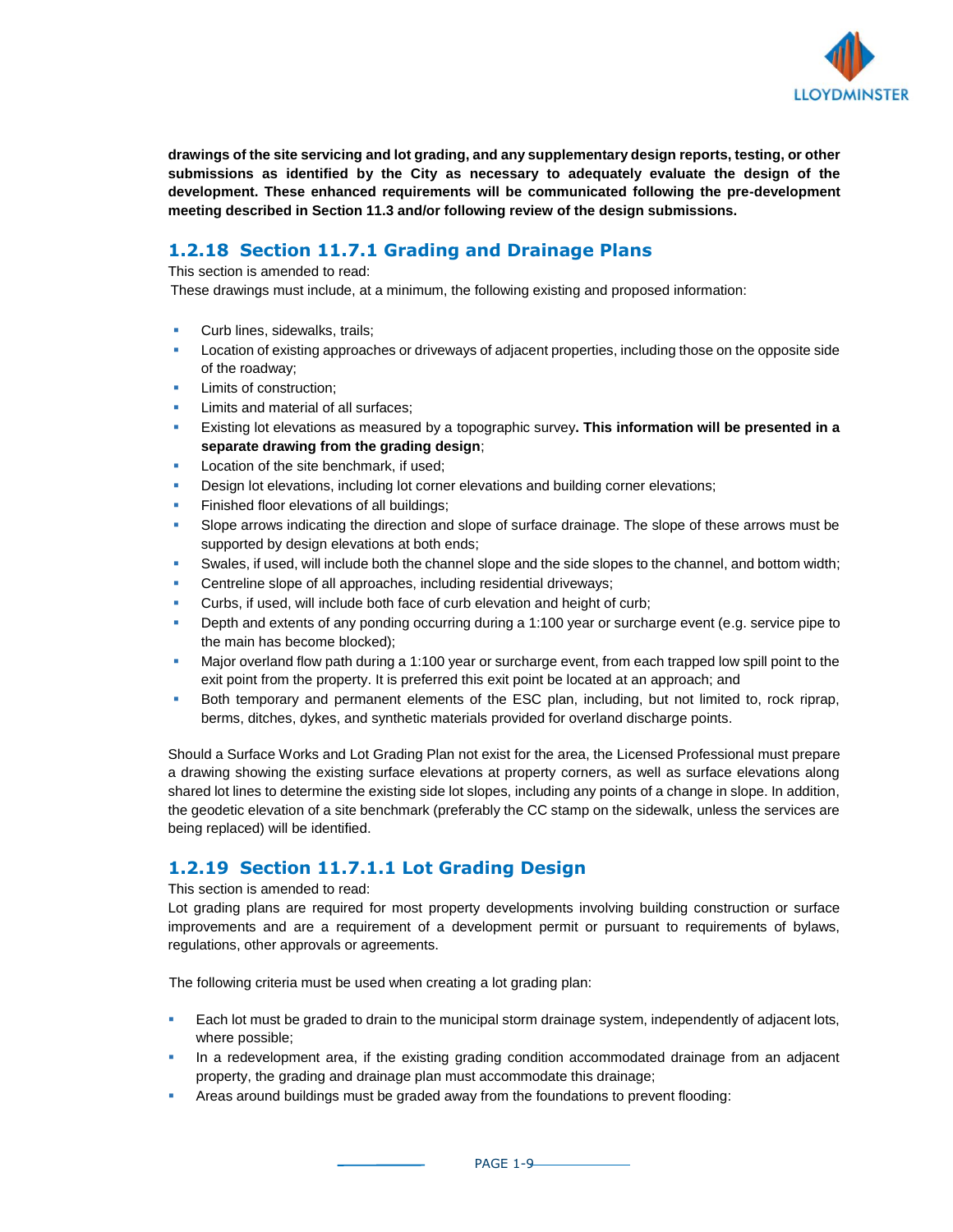

- o For residential properties, at a minimum 5% slope for at least 3 metres from the sides (or to the property line, if it is closer than 3 metres), and at a 10% slope for at least 1.5 metres from the rear. See Standard Drawings 8-100 and 8-101 for typical residential lot grading requirements;
- o For commercial properties, at a minimum of 0.5% slope for hard surfaces (e.g. concrete, asphalt), 1.0% slope for compacted gravel, and 2.0% for landscaped areas;
- **The garage slab elevation for single family residential properties on the Surface Works and Lot Grading** Plan indicates a minimum elevation (0.36 metres higher than the design elevation of the adjacent property corner). This elevation may be increased as needed to achieve the minimum 5% side lot slope. The preferred maximum slope of the driveway is 8.3%, to conform to the Alberta Transportation Design Guidelines for Pedestrian Accessibility. Driveway slopes more than 10.0% will require approval from the City;
- The final surface elevations at property line must match those on the Surface Works and Lot Grading Plan, or the existing elevations in the case of an infill development;
- On single family residential lots, all other interior slopes, including concrete driveways, sidewalks and patios, must be a minimum of 2**.0%**, with the exception of swales%;
- Where swales are used:
	- o Concrete swales must have a minimum slope of 0.6% and a maximum slope of 25%;
	- o Grassed swales must have a minimum slope of 1.5% and a maximum slope of 25%;
	- o Swales should be aligned as straight as possible and sudden or sharp deflections of greater than 45° should be avoided;
- Where storm sewer services are available, commercial **and multifamily** lots must drain internally to catch basins within the property;
- Buildings must be above the Major System hydraulic grade line for a 100-year storm event (or the spill elevation of ponding areas) plus a freeboard generally of 0.3 m but a minimum of 0.15 m. Note: this may not apply to replacement of structures/developments within existing flood plains. In these areas, suitable precautions, such as mounting electrical panels above the 1:100 year level, must be taken; and
- Ponding of water may be of a depth up to 300 mm. This may be permitted to be increased to up to 450 mm, at the City's discretion, in locations where there is limited risk of persons entering the ponding area(s).

## **1.2.20 Add Section 11.7.1.4.3 Major Development Considerations**

Added section reads:

**Approaches for developments classed as Major Developments will be reviewed and approved by the City on an individual basis. Generally, these approaches must be designed in such as fashion as to not resemble a continuation of the City's roadway network, however consideration as to volumes of traffic generated, classes of vehicles utilizing the development, and the design of adjacent existing accesses will be considered.**

## **1.2.21 Section 11.7.3 Site Servicing Plans**

Section is amended to read:

These drawings must include, at a minimum, the following existing and proposed information:

- **EXECT** Location, diameter, material and invert elevation of existing service stubs;
- Alignment, diameter, length, material, slope and invert elevations of all proposed service pipes;
- Vertical separation distance between all service pipe crossings;
- Location and surface elevation of all service structures, including manholes, catch basins, valves, curb cocks and sanitary inspection risers;
- Configuration and connection details of any sump connected to the sanitary sewer service;
- Size, material and connection details of any internal roof leaders;
- A note that the service installation(s) must be inspected by the City prior to backfilling;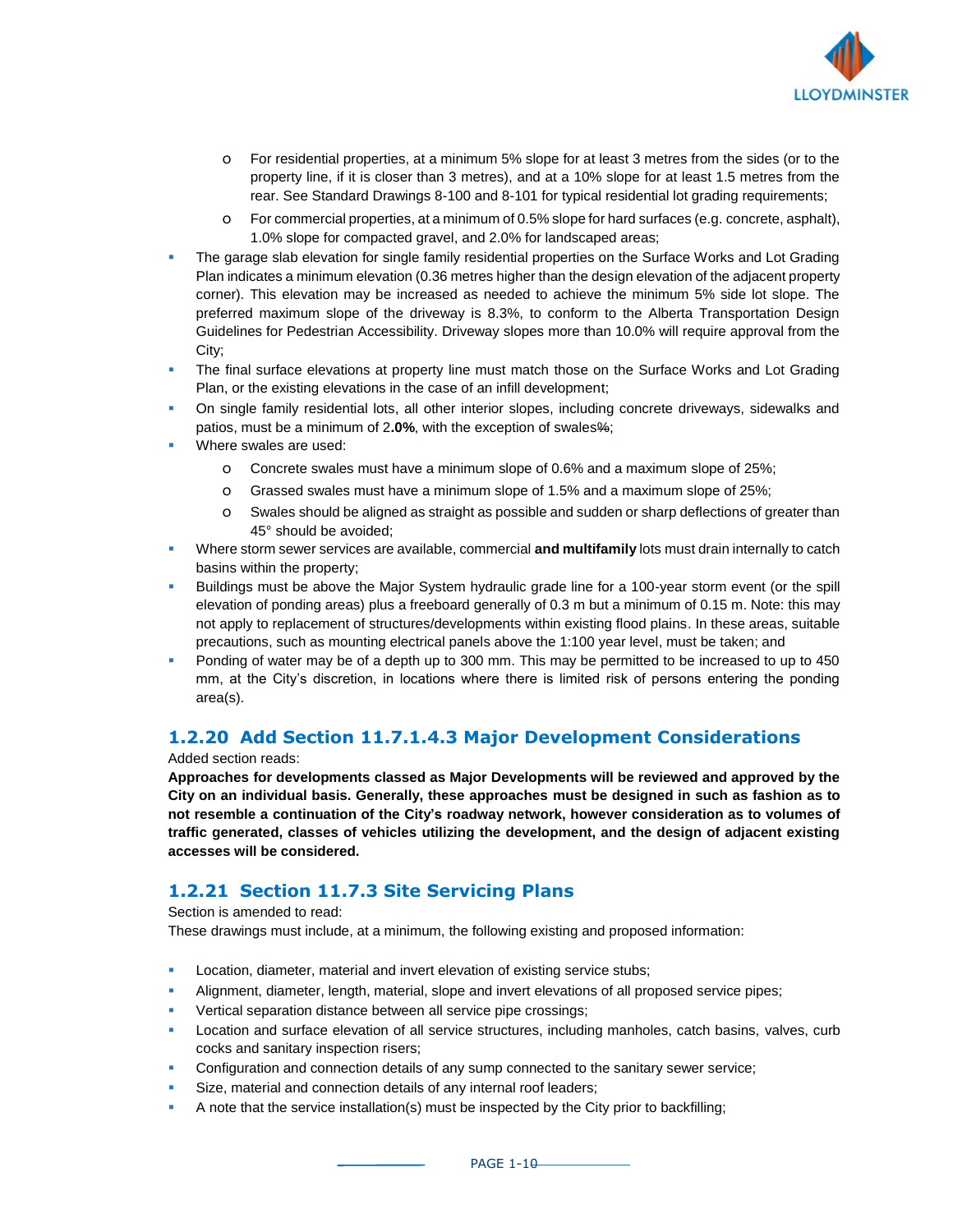

- Rationale and Manning calculations for storm water runoff, if not submitted separately; and
- Water daily demand and peak hour demand calculations.

Profiles of the service pipes must also be provided for review if the proposed development is classified as a Major Development, or it is required as part of the pre-development meeting.

See Section 7 (Service Connections) of the Standard Drawings for service connection installation details.

It is important to note that while the City reviews servicing design, and inspects lateral service installations, the City accepts no responsibility for the construction or maintenance of the services beyond the property line. Where new service connections to the main are required for whatever reason, all costs of the construction of those services and any associated surface restorations will be borne by the Applicant.

# **1.2.22 Section 11.7.3.2 Sanitary Sewer Services**

The section is amended to read:

The design and construction of sanitary sewer service connections must conform to the City's Sewer Use Bylaw, as well as the following:

- Roof leaders, stormwater sump pumps, and weeping tile must not be connected to the sanitary sewer system. Where there is new development of existing areas where roof leaders and weeping tile are connected to the sanitary system, these connections must be removed;
- **•** Trenching requirements:
	- o In separate trench if larger than 200 mm; and
	- o In a common trench with water service and stormwater sewer service laterals if smaller than 200 mm;
- The minimum size of sanitary sewer service connections to a single family dwelling is 100 mm;
- Sanitary sewer service connections for commercial, industrial, multi-family or institutional areas, must be 100 mm or greater based on required flows. The receiving system must have the capacity to accommodate the new flows**. Existing system capacity data can be found in the City's Sanitary Sewer Master Plan. The City's sanitary sewer modelling data is available upon request, conditional upon entering into a Data Sharing Agreement with the City**;
- Changes in pipe size must be made either within a manhole, or by utilizing an eccentric reducer;
- Sanitary sewer service connections to single family dwellings from the main to property line must be designed for gravity flow with a minimum grade of 2.0%. All sanitary sewer service connections must provide a minimum of 2.85 m of cover from top of pipe at property line. If the sanitary sewer service minimum depth cannot be achieved, a servicing plan showing proposed insulation installation in conformance to Standard Drawing 4-101 must be submitted to the City for approval;
- **EXECT All sanitary sewer service connections to a single family dwelling from property line to the house may not** feature more than two bends, or a total deflection of greater 45°. The service must be sloped with a minimum grade of 2.0%, and a maximum grade of 10.0%;
- Any curved service pipes must not exceed the maximum allowable deflection as identified by the manufacturer;
- Sanitary sewer service connection materials must be polyvinyl chloride (PVC) SDR35 building service pipe conforming to CSA specification B182.2, latest revision thereof;
- Risers must be employed where the service connection at the main is 4.0 m or deeper;
- An inspection chamber located at 0.5 m inside the road right-of-way will be required on multifamily lot service connections, see Standard Drawing 7-202. If the inspection chamber is to be located within a hard surface, it must be protected with a metal driveway box (Royal Pipe Systems 71A08 or approved equivalent), see Standard Drawing 7-204;
- An inspection manhole located at 1.0 m inside the road right-of-way will be required on industrial and commercial sewer service connections, see Standard Drawing 7-203. This manhole may be either 900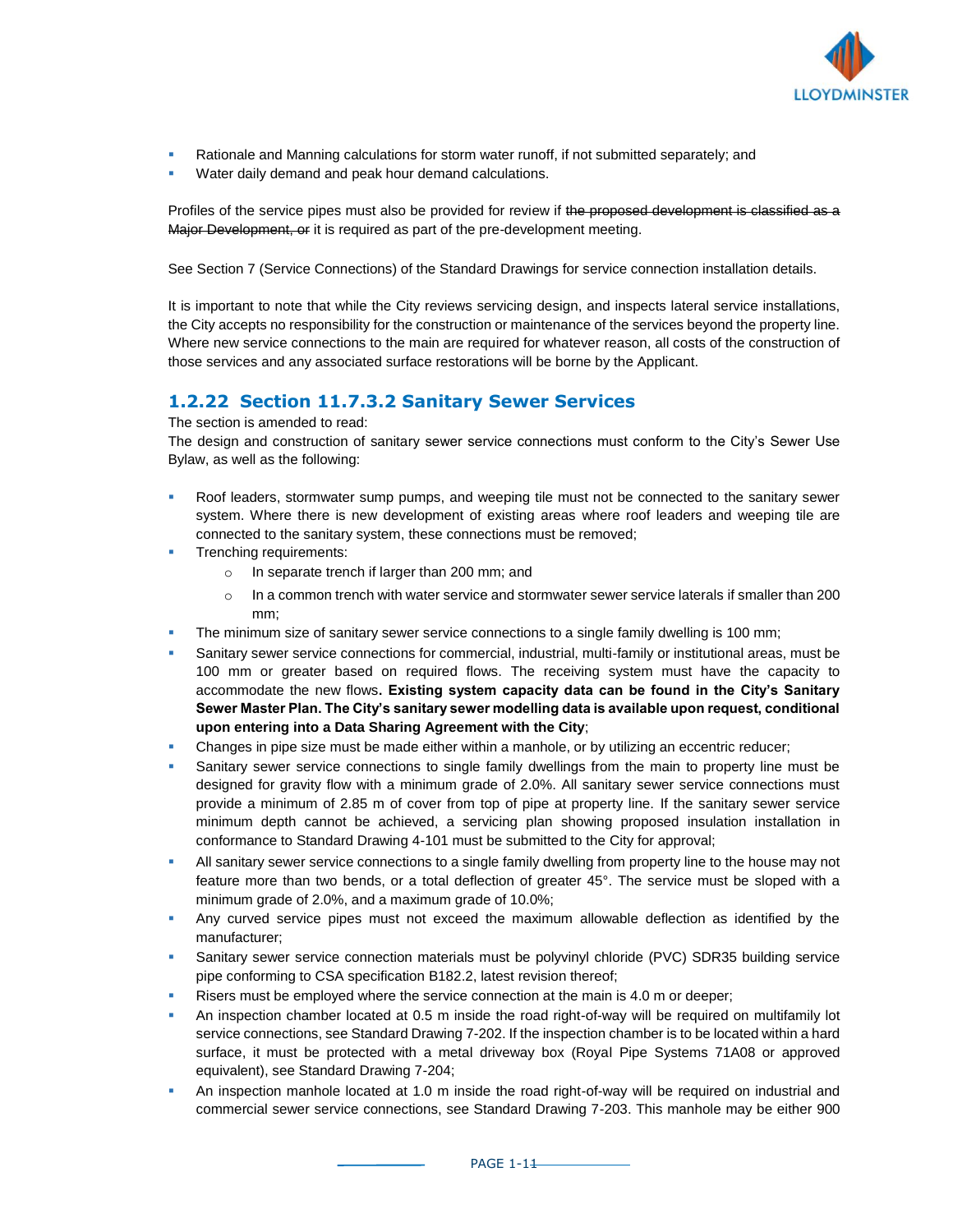

mm or 1200 mm in diameter**. Where this inspection manhole does not currently exist it must be provided, and where there is an existing inspection chamber or cleanout it must be removed and replaced with an inspection manhole**;

- Roof leaders and building foundation drains must not be connected to the sanitary sewer system;
- Any one lot may only have one sanitary sewer service connection to City mains. At the time of installation of new services to a building, any unused sanitary sewer service stubs on the lot must be abandoned at the main as per Section 10 of the MDS;
- **■** In a redevelopment area, any existing services that are not PVC pipe must be upgraded to PVC pipe back to the main. Existing PVC services must be replaced unless they can be demonstrated to be in good repair and acceptable to the City, as well as certified by the Applicant's consultant as having the capacity to meet the requirements of the new development;
- All food processing establishments, shopping centres, service stations, vehicle washes, hotels/motels, manufacturing, equipment servicing and cleaning facilities, institutions (churches, schools, etc.) and any other facility that is expected to discharge sediment and/or oil/grease must install and maintain devices (e.g. grease traps, oil/grit separators) to prevent the entry of these deleterious substances into the sanitary sewer system; and
- Any facility that makes use of and/or will be discharging contaminants listed within the Sewer Use Bylaw (including, but not limited to: cleaning agents, food scraps, pharmaceutical drugs, dental amalgam, and petroleum-based products) is strongly encouraged to participate in a pre-application meeting; in any case this information must be disclosed when applying for a Development Permit. Common facilities that may be subject to this requirement include vehicle washes, restaurants and food services/processing, oil field services, manufacturing, vehicle servicing, dry cleaning, laboratories, medical facilities, recreation facilities, and photographic and printing operations.

#### **1.2.23 Section 11.7.3.3 Stormwater Sewer Services**

#### Section is amended to read:

Stormwater sewer services must discharge to a storm sewer system. Sump pumps in basements must have a pressure discharge connection to a stormwater sewer service riser pipe at the outside of the building foundation and a stormwater sewer service connection pipe from the riser connection at the house to the property line are required, see Standard Drawings 7-302 and 7-303. The pressure discharge connection to the gravity stormwater sewer service riser pipe must be provided with a clean out and an overflow discharge to a concrete splash pad. In areas without storm sewers, the discharge must be directed to a splash pad, as detailed in Standard Drawings 7-304 and 7-305. Installation and maintenance of these on-lot components are the responsibility of the property owner. Roof leaders of single family residential properties must not be connected to the stormwater sewer service riser pipe. All stormwater discharge must conform with the requirements of the Sewer Use Bylaw. **Refer to MDS Section 5.3 for discussion and tables pertaining to the calculation of design flows.**

The following criteria must be used in the design and construction of stormwater sewer services:

- **•** A stormwater sewer service must not be discharged to the sanitary sewer system under any circumstances;
- **All stormwater sewer service connections to a single family dwelling from property line to the riser may** not feature more than two bends, or a total deflection of greater 45°. The service must be sloped with a minimum grade of 2.0%, and a maximum grade of 10.0%;
- Preferably the depth of the stormwater sewer service should match that of the sanitary sewer service at the property line, 2.85 m from invert to proposed finished grade. Otherwise the stormwater sewer service must be a minimum depth of 1.5 m from top of service pipe to finished grade at the property line. If the stormwater sewer service minimum depth cannot be achieved, a servicing plan showing proposed insulation installation in conformance to Standard Drawing 4-101 must be submitted to the City for approval;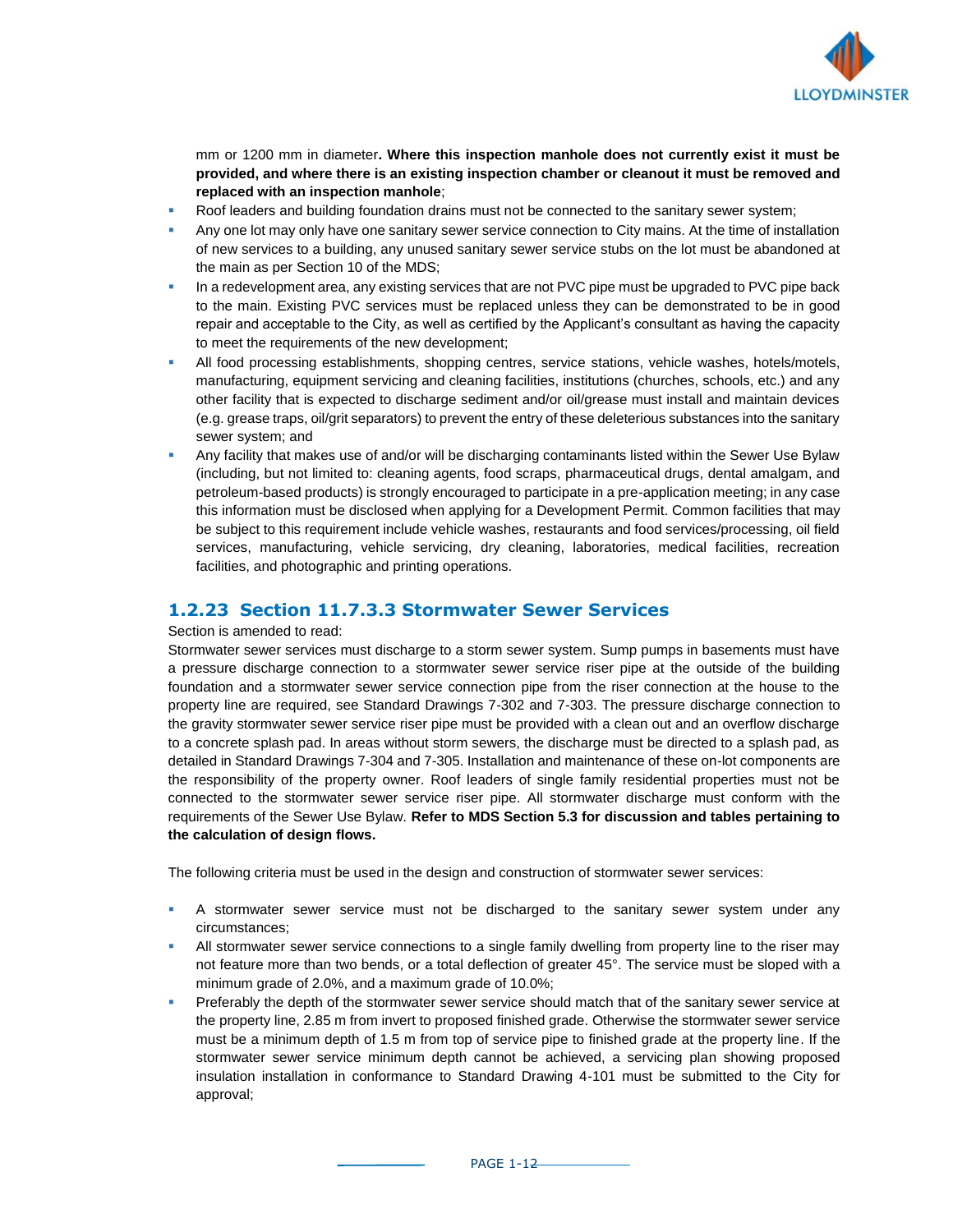

- **EXECT:** Size the stormwater sewer services to be able to accommodate the 1:5 year storm event, with a minimum size of 100 mm for residential properties and 150 mm for commercial or industrial properties. The receiving system must have the capacity to accommodate the new flows**. Existing system capacity data can be found in the City's Stormwater Master Plan. The City's stormwater modelling data is available upon request, conditional upon entering into a Data Sharing Agreement with the City**;
- Changes in pipe size must be made within a manhole, catch basin, or by utilizing an eccentric reducer;
- **•** Any one lot may only have one stormwater sewer service connection to City mains. At the time of installation of new services to a building, any unused stormwater sewer service stubs must be abandoned at the main as per Section 10 of the MDS;
- Pipe materials must be restricted to PSM type PVC SDR 35 or PVC profile with a 320 kPa pipe stiffness;
- In a redevelopment area, any existing services that are not PVC pipe must be upgraded to PVC pipe back to the main. Existing PVC services must be demonstrated to be in good repair and acceptable to Wastewater Services, as well as for the requirements of the new development;
- **EXECT** All fuel stations, oilfield service operations, and any other facility that is expected to discharge sediment (such as those with large gravelled yards) and/or oil/grease must adhere to the Sewer Use Bylaw with respect to their discharge. The prevention of the transport of sediment may require an oil/grit separator, the sump of which is to be cleaned regularly; and
- **•** Any facility that may potentially discharge contaminants listed within the Sewer Use Bylaw is strongly encouraged to participate in a pre-application meeting; in any case this information must be disclosed when applying for a Development Permit. The design of the discharge must include the measures taken to maintain the effluent quality described within the Sewer Use Bylaw and prevent the introduction of contaminants into the environment. Common facilities that may be subject to this requirement include vehicle washes, food processing, oil field services, manufacturing, and vehicle servicing.

## **1.2.24 Section 11.7.3.4 Water Services**

Section is amended to read:

The design and construction of water service installations must conform to the following:

- Water service pipe:
	- o Approved Materials are listed in Section 6.15;
	- o Flexible pipe service connections must be Q-line. For service connections 37 mm to 50 mm, high density polyethylene (HDPE) is permitted;
	- o Service connections larger than 50 mm must be PVC;
	- o Couplings must be Standard Brass, compression type;
	- o Dwellings without sprinklers 19 mm or 25 mm for services less than 30 m in length;
	- o Sprinklered dwellings 37 mm minimum;
	- o Multi-family/commercial sized accordingly;
- Water service fittings:
	- o Approved materials are listed in Section 6.15; and
	- o Curb stop will be stop and drain type;
- Water and sanitary sewer services in a common service trench must have the following minimum horizontal separation, based on the water service diameter:
	- o 50 mm diameter or less: 0.3 m
	- o Greater than 50 mm to less than 100 mm diameter: 2.0 m
	- o Separate trenches required for services 100 mm diameter or larger
- **■** Water service connection pipes must have minimum 2.85 m cover at the property line. If the water service minimum depth cannot be achieved, a servicing plan showing proposed insulation installation in conformance to Standard Drawing 4-101 must be submitted to the City for approval;
- Locate water service curb stops as per Standard Drawings 7-101, 7-102 and 7-103;
- Any one lot may only have one water service connection to City mains. At the time of installation of new services to a building, any unused water service stubs must be abandoned at the main as per Section 10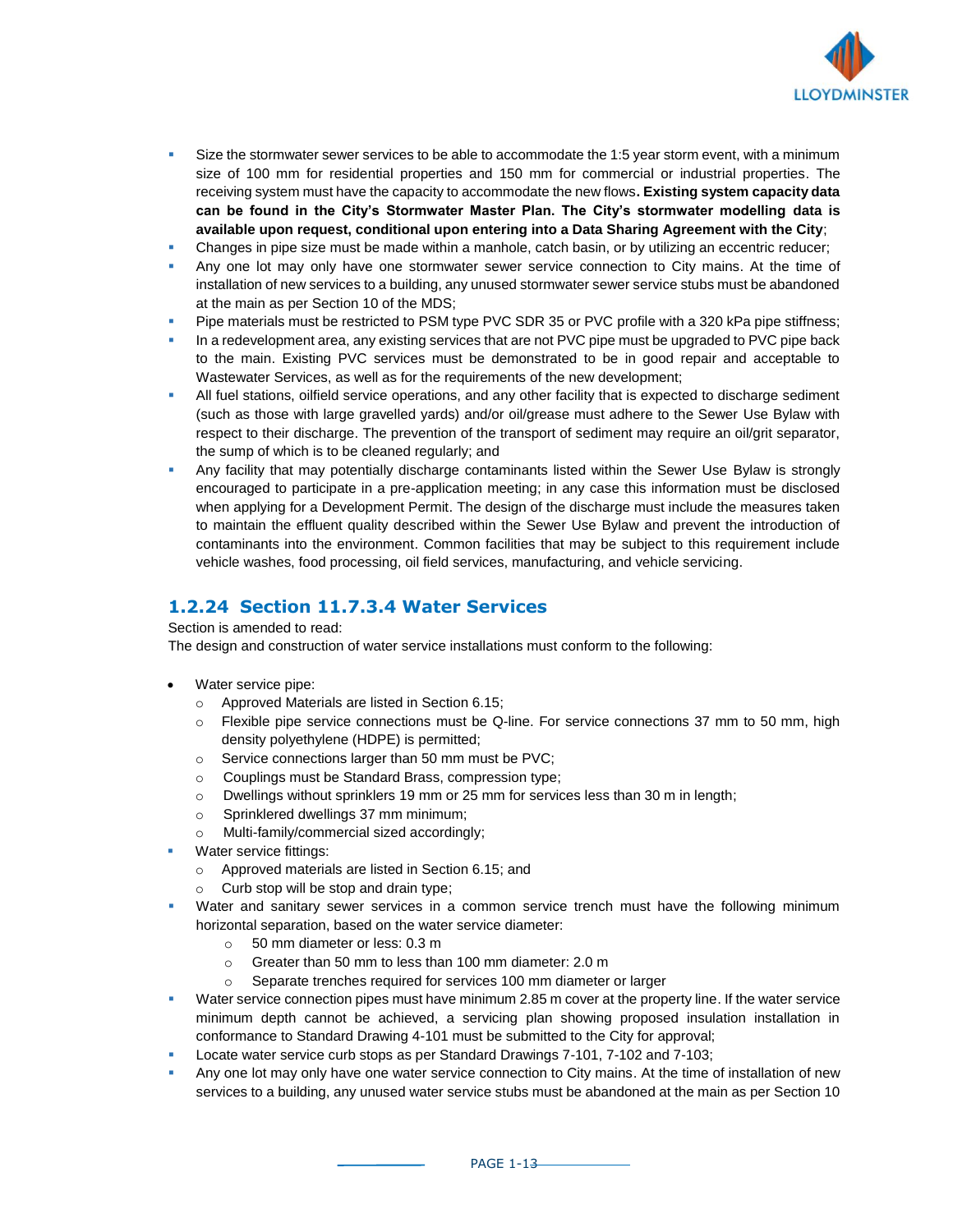

of the MDS, and the curb cock must be replaced prior to removal of the water meter. The cost of this replacement will be borne by the Applicant;

- Where there is more than one serviced building on a lot, each building will be connected separately to the lot's water service;
- Where the service is flexible pipe, it is to be one continuous piece from the union at the curb cock to the water meter; and
- **■** If the daily demand exceeds 200 m<sup>3</sup> and/or the peak hour demand exceeds 50 m<sup>3</sup> per hour, justification for the high demand must be provided, and the Applicant must demonstrate there is capacity within the distribution network to support these demands**. Existing system capacity data can be found in the City's Water Distribution Master Plan. The City's water distribution modelling data is available upon request, conditional upon entering into a Data Sharing Agreement with the City**.

## **1.2.25 Section 11.7.4 Detail Drawings**

Section is renumbered to 11.7.5.

# **1.2.26 Add Section 11.7.4 Erosion and Sedimentation Control Plan**

#### Added section reads:

**Drawings supporting the Erosion and Sedimentation Control Plan described in Section 11.10.2 will include the following:**

- **Existing and final site contours at an interval and scale sufficient for distinguishing runoff patterns before and after soil disturbance;**
- **Existing vegetation, such as grassy areas or vegetative buffers, that may reduce erosion or offsite sedimentation;**
- Limits of clearing and grading;
- **Critical areas within or near the project areas, such as streams, lakes, ponds, wetlands, highly erodible soils, public streets, and residences;**
- Locations and types of ESC measures, with dimensions; and
- Detailed drawings of ESC structures and measures, showing dimensions, materials, and other **important details.**

# **1.2.27 Section 11.11.6 Utility Connections**

Section is amended to read:

A City representative is to be present to witness and inspect all connections to existing City mains, prior to the connection being made. A minimum notice of 24 hours is required to request this inspection. On the day of the work, a minimum two hours' notice will be required. All service pipes up to the building envelope must also be inspected, and these inspections must take place prior to any backfilling. **In the case of Major Developments, the City may waive the requirement to inspect all service pipes to the building envelope, instead inspecting only the connection to the main/service stubs. In this instance, the Applicant must provide as-constructed drawings of the service installation for the City's records within thirty (30) days of construction of the private servicing infrastructure being completed.**

## **1.2.28 Standard Drawings**

Standard Drawing 1-301 has been updated as attached.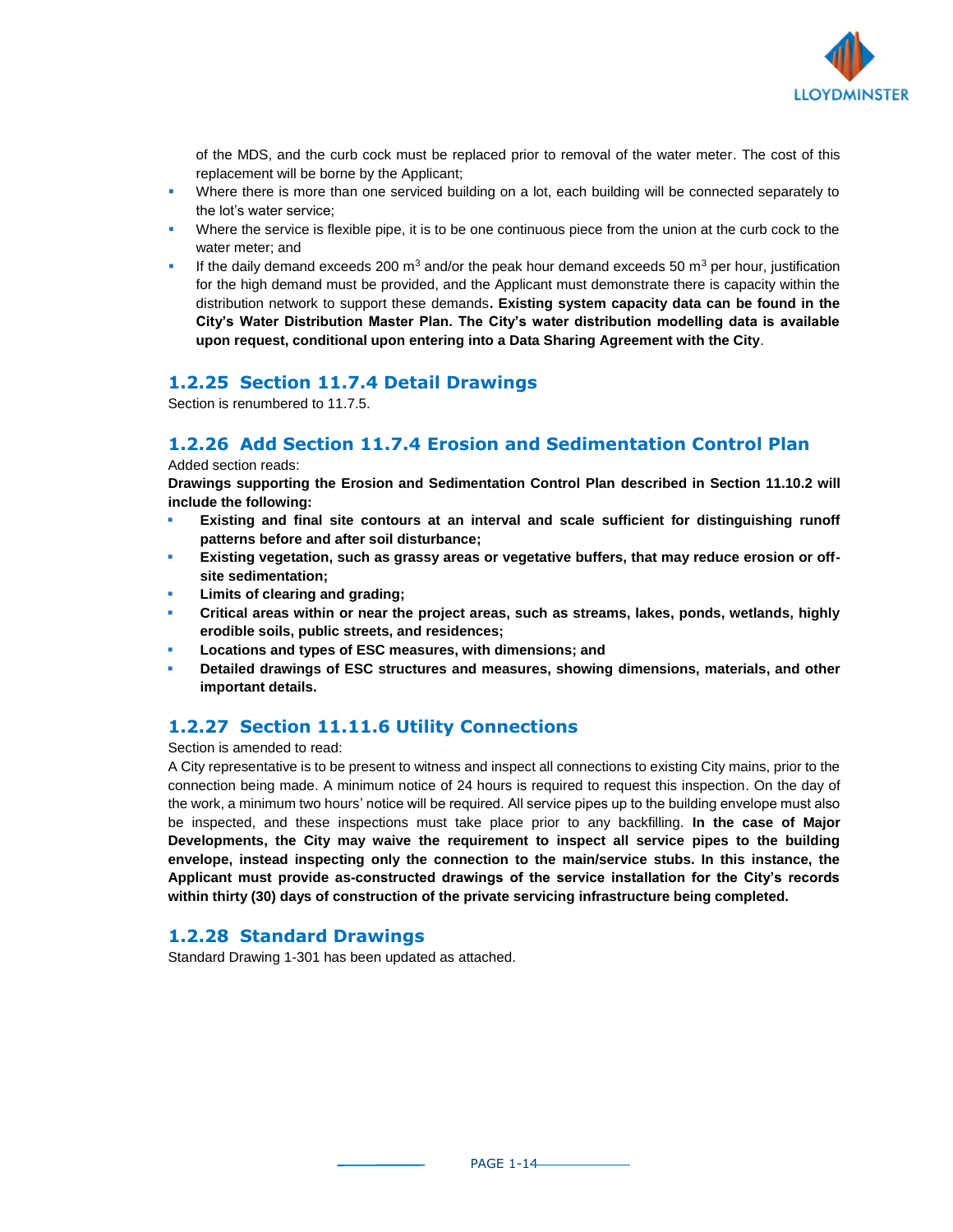# **INSPECTION REQUEST FORM**



The following form must be completed by the Developer's Engineering/Landscaping Consultant and submitted by the Developer with every request for an inspection of municipal infrastructure.

| <b>Submitted For:</b>                           |                                                               |                       |                                              |  |
|-------------------------------------------------|---------------------------------------------------------------|-----------------------|----------------------------------------------|--|
| □ Construction Completion                       |                                                               |                       |                                              |  |
| □ Final Acceptance                              |                                                               |                       |                                              |  |
| □ Underground Works                             | □ Surface Works                                               | $\square$ Landscaping |                                              |  |
| Project Location and Brief Project Description: |                                                               |                       |                                              |  |
|                                                 |                                                               |                       |                                              |  |
|                                                 |                                                               |                       |                                              |  |
|                                                 | Water Security Agency of Saskatchewan Notification Number(s): |                       |                                              |  |
| Requested date(s) for inspection:               |                                                               |                       |                                              |  |
| Developer:                                      |                                                               |                       | <b>Engineering / Landscaping Consultant:</b> |  |
| Name:                                           |                                                               | Name:                 |                                              |  |
| Address:                                        |                                                               | Address:              |                                              |  |
|                                                 |                                                               |                       |                                              |  |

completed in general accordance with the Municipal Development Standards and the approved construction drawings **OR** that the warranty period for the municipal improvements described above will end within the next thirty (30) days, and that the development has been verified as ready for inspection as set forth in Section 2.5 and the relevant subsection(s) of the Municipal Development Standards, including cleaning of all appurtenances and surfaces to be inspected.

Name: Signature: Signature: Signature: Signature: Signature: Signature: Signature: Signature: Signature: Signature: Signature: Signature: Signature: Signature: Signature: Signature: Signature: Signature: Signature: Signatu

Date: **Date: Date: Date: Date: Date: Date: Date: Date: Date: Date: Date: Date: Date: Date: Date: Date: Date: Date: Date: Date: Date: Date: Date: Date: Date: Date: Date:**